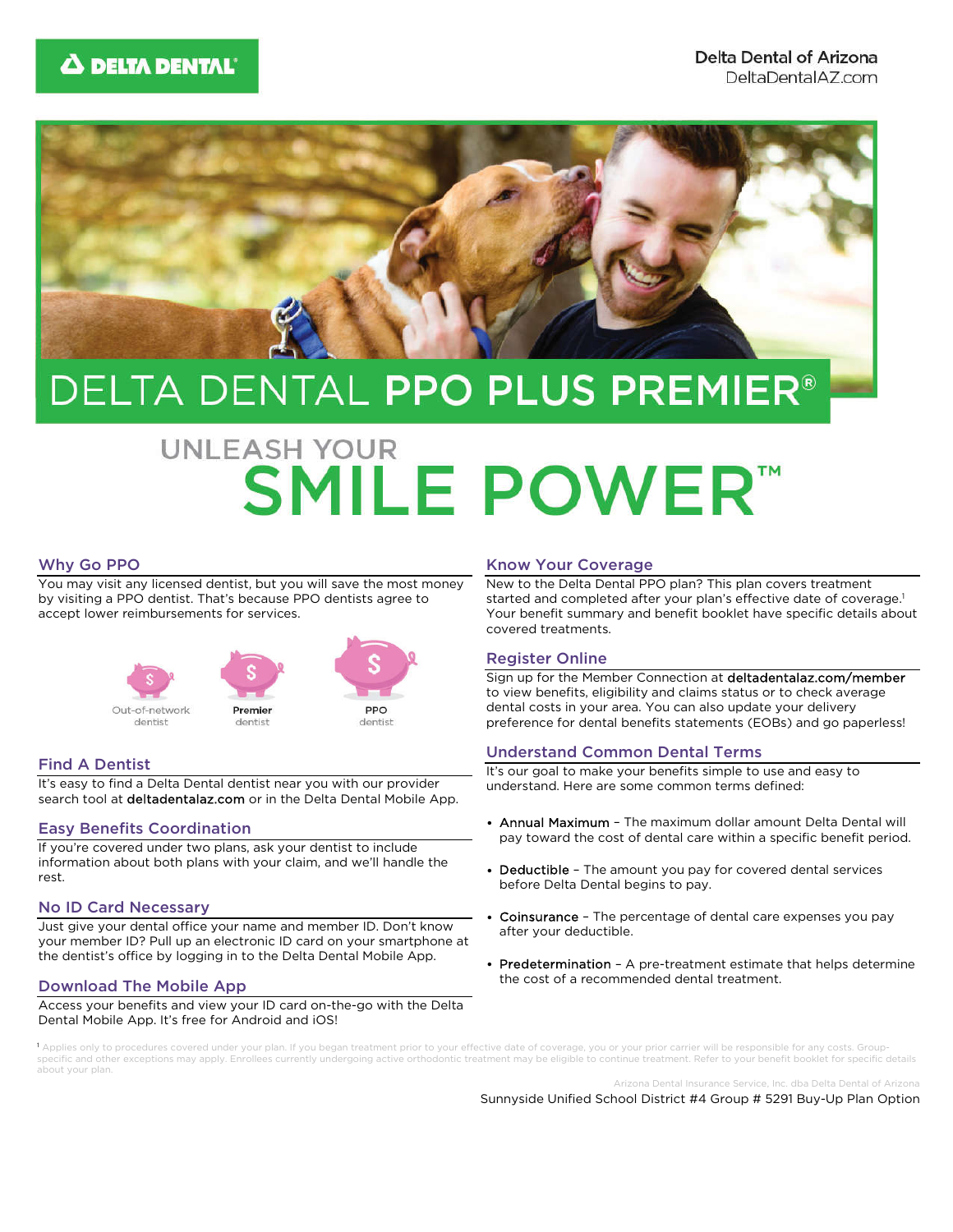

## SUNNYSIDE UNIFIED SCHOOL DISTRICT #4

Effective Date: 07/01/2020 Plan Name: Delta Dental PPO plus Premier Group # 5291 Buy-Up Plan Option Your benefits are based on a Calendar Year

| DELTA DENTAL PPO PLUS PREMIER                                                           |                          |                                                                                             |
|-----------------------------------------------------------------------------------------|--------------------------|---------------------------------------------------------------------------------------------|
| <b>Covered Services</b>                                                                 | <b>PPO Dentist</b>       | <b>Premier</b> ®<br><b>Dentist and</b><br>Out-of-<br><b>Network</b><br>Dentist <sup>1</sup> |
| Calendar Year Maximum Benefit (Combination of in and out-of-network)                    | \$1,500                  | \$1,000                                                                                     |
| Calendar Year Deductible (Individual/Family) (Combination of in and out-of-<br>network) | \$0/0                    | \$50/150                                                                                    |
| Lifetime Orthodontia Maximum (Combination of in and out-of-network)                     | Adult & Child<br>\$1,000 | Adult & Child<br>\$1,000                                                                    |
| <b>Preventive Services</b>                                                              |                          | Delta Dental Pays                                                                           |
| Exams                                                                                   |                          | 80%                                                                                         |
| Routine Cleanings                                                                       | 100%                     |                                                                                             |
| Fluoride: For children to age 18                                                        |                          |                                                                                             |
| Sealants: For children up to age 19                                                     |                          |                                                                                             |
| X-rays                                                                                  |                          |                                                                                             |
| <b>Space Maintainers</b>                                                                |                          |                                                                                             |
| <b>Basic Services</b>                                                                   | Delta Dental Pays        |                                                                                             |
| Fillings                                                                                | 80% <sup>2</sup>         | 60% <sup>2</sup>                                                                            |
| <b>Emergency Treatment</b>                                                              |                          |                                                                                             |
| Endodontics: Root canal treatment                                                       |                          |                                                                                             |
| Periodontics: Treatment of gum disease                                                  |                          |                                                                                             |
| Oral Surgery: Simple extractions.                                                       |                          |                                                                                             |
| Oral Surgery: Surgical extractions.                                                     |                          |                                                                                             |
| $\mathbf{r}$<br><b>Major Services</b>                                                   | Delta Dental Pays        |                                                                                             |
| Prosthodontics: Bridges, partial dentures, complete dentures                            | 50% <sup>2</sup>         | $40\%$ <sup>2</sup>                                                                         |
| Bridge and Denture Repair                                                               |                          |                                                                                             |
| Implants                                                                                |                          |                                                                                             |
| Restorative: Crowns and onlays                                                          |                          |                                                                                             |
| ମ୍ପନ<br><b>Orthodontic Services</b>                                                     | Delta Dental Pays        |                                                                                             |
| Benefit for adults and children age 8 and older.                                        | 50%                      | 50%                                                                                         |

<sup>1</sup> Members may incur higher out-of-pocket costs when seeing a Premier or out-of-network dentist. See Covered Dental Services sheet. <sup>2</sup> Deductible applies to these services.

BENEFITS ARE SUBJECT TO ALL PROVISIONS, TERMS & CONDITIONS OF THE GROUP CONTRACT

Dependent Age Limit: 26 | Predetermination recommended for services over \$250.

## How Can We Help You?

Member Connection deltadentalaz.com/member

Find A Dentist deltadentalaz.com/provider-search

Customer Service 602.938.3131, option 1 800.352.6132, option 1